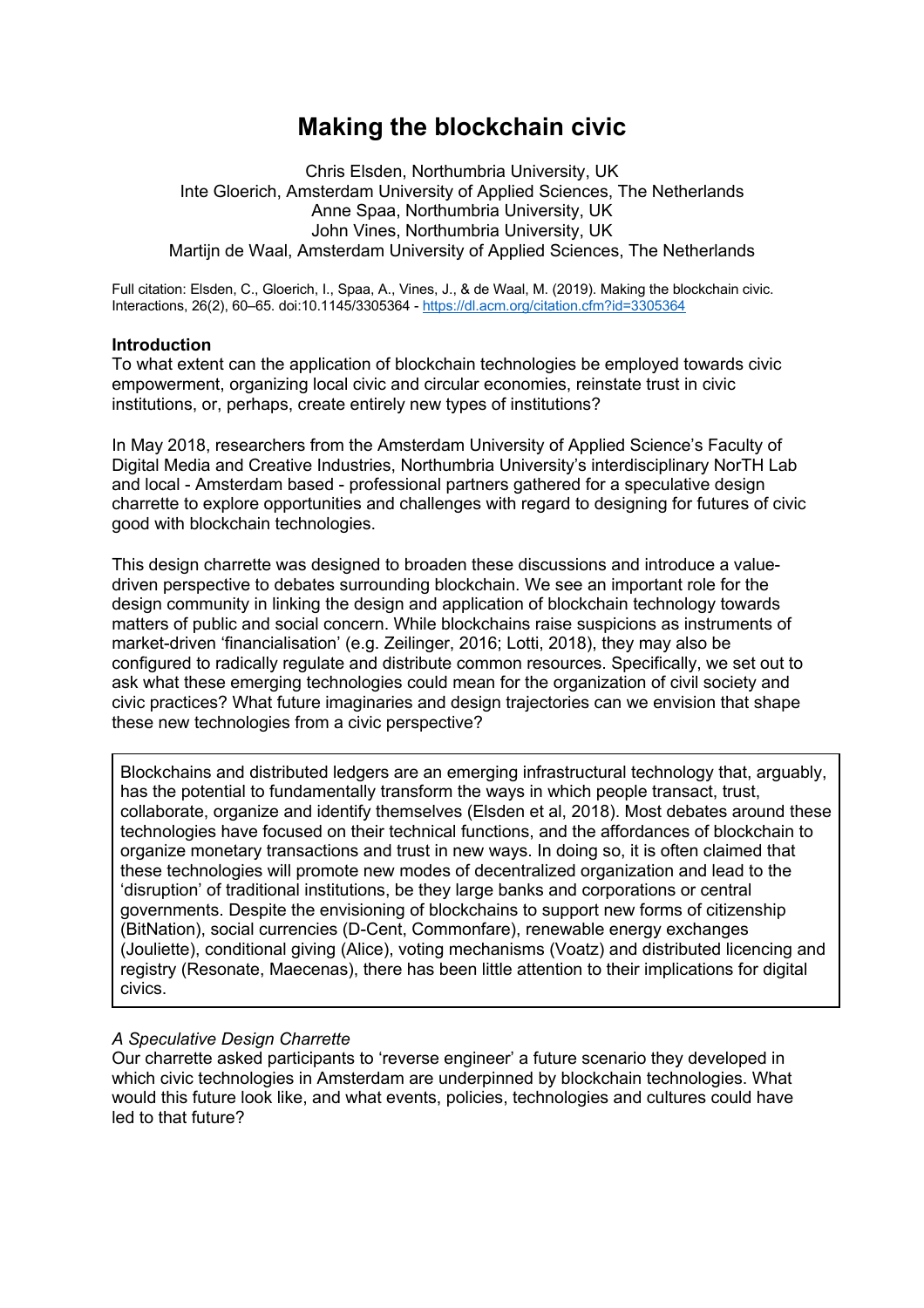As a kick-off assignment, we worked in groups to rapidly create a vast number of fictional news headlines, each of which reported aspects and issues related to imagined civic blockchain projects in 2030 (Fig, 1 - SPREAD OF NEWSPAPER HEADLINES).

## *[IMAGE ---*

*Staff Fired! Newspaper generates own headlines Museum wall refuses to hang artwork Stallman or Thiel? Algorithms running for office divide community Identity borrowing scheme helps excluded groups regain access to credit The 10 most under-rated city tokens today, and why brutalism is beautiful Police warn communities to stop mining new alt-coins ---IMAGE]*

Provocative and playful, revealing both excitement and wariness, these headlines were a creative tapestry of researchers' interests and imaginations regarding civic blockchains. In groups we discussed and developed outlines of speculative design artefacts that might explain or expose the socio-technical systems and technologies lying underneath.

Over the course of the day, this envisioning was captured in 'imaginary' design workbooks [Blythe et al.], which ultimately depict all manner of speculative artefacts: physical things; diagrams, logos and text from imagined services; adverts; newspaper articles; and firstperson narratives (Fig. 2). Each of the resulting four workbooks reflect designers and researchers trying to get to grips and experimenting with what it means to do design in relation to complex and slippery technologies like blockchain. However, collectively they also create a platform to reflect on the emergent issues in making the blockchain civic. We introduce each workbook briefly now, before turning to these wider emergent issues.

# **Speculating on Civic Blockchains**

### *Managing multiple identities*

While passports and state ID cards privilege formal centralized identities, the first workbook explores the implications of blockchains that facilitate a proliferation of formal digital profiles and identities. Regulation is envisioned where citizens are granted up to 10 'legally valid' identities which could be tailored to different contexts and situations. Aspirationally, this workbook suggests that the concept of a single identity has been used as a mode to reinforce inequalities, stigmas and social divides; hence these new laws may be seen as a way to embrace pluralities and navigate physical, digital and cultural borders. Yet in practice, the workbook questions the extent to which the disintermediation of identity services is practical and manageable for individual citizens, and when and how centralizing or delegating identity management would prove valuable. (REF - Fig. 2)

### *AImsterdam: The algorithmic and self-licencing city*

This second workbook departed from a headline taken from a newspaper in 2030 – *Stallman vs. Thiel: how two algorithms running for office divide a local community*. The headline envisions a future in which citizens no longer elect a single person or party to govern a city, but choose between different algorithms that autonomously run a number of city services – what this group came to term 'AImsterdam'.

The radical assumption underlying AImsterdam is that the rise of blockchain and smart contracts facilitates the functions of a city to be expressed as a number of licences to provide services which can be auctioned off to citizens, companies or organizations, (e.g. parking, housing, energy etc). In practice, the city depends upon a set of distributed autonomous organizations (or DAOs) that run these licensing programmes themselves, administering these temporarily granted rights and cryptocurrency payments on a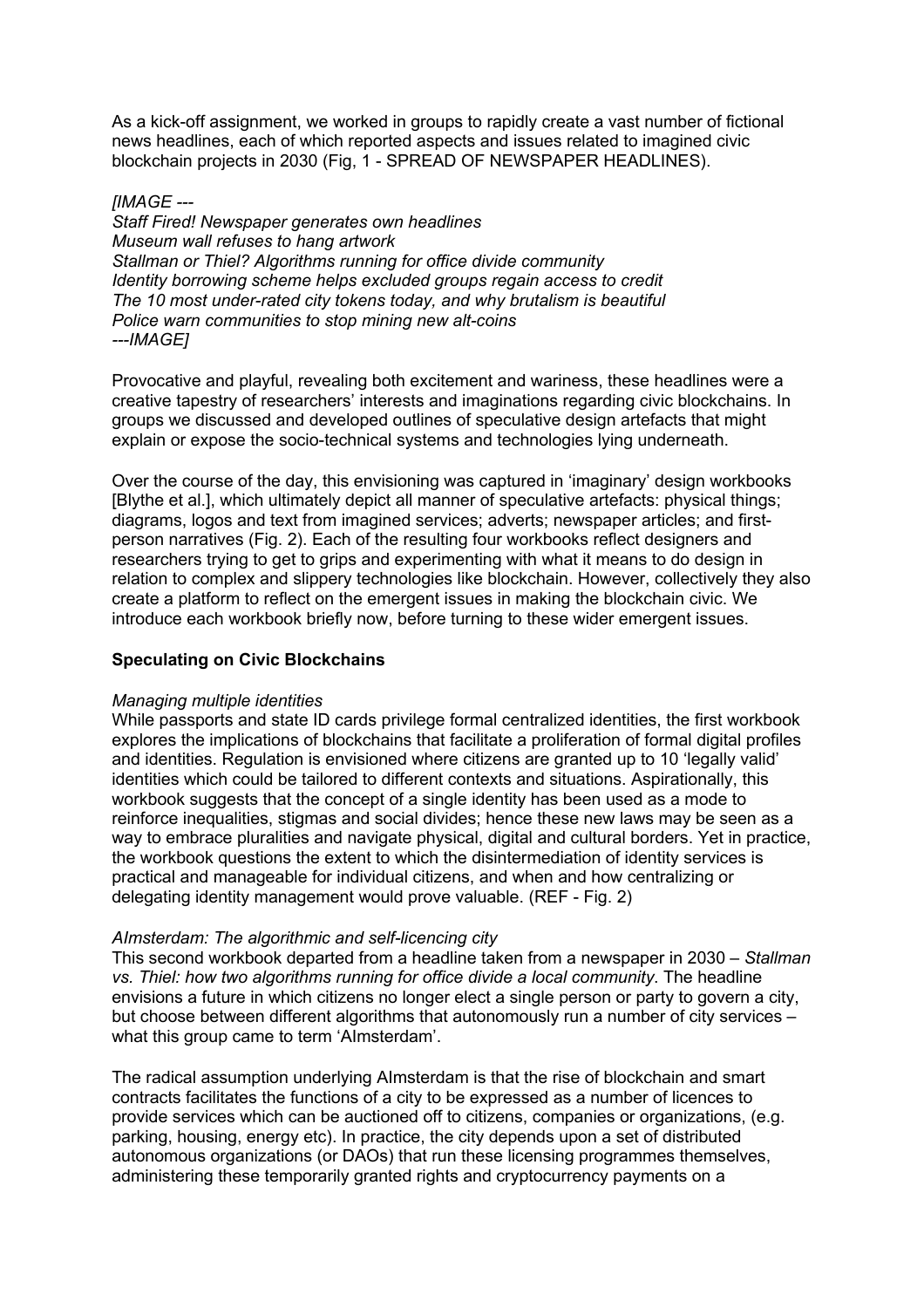blockchain. As the headline suggests, the frontline of politics focuses on programming the rules and conditions for these DAOs that govern the lives of Amsterdam's inhabitants. (REF - Fig. 2)

## *Automacracy: Governance as a Service*

The third workbook explored a world where 'self-service' governance and local decision making has become both a societal ideal and an economic necessity. In 2030, centralised authorities have largely withdrawn, and as faith in central authorities and global commercial forces has eroded, a greater culture of self-determination and local, collective organisation has evolved. By 2030 Automacracy has become an influential technology company, providing a range of decentralised tools to support trustworthy digital governance at global, local and even individual scales.

In practice, this workbook grappled with how algorithmic and blockchain-based governance would manifest physically in citizens' lives and their social worlds. To make sense of the cryptographic protocols and assurances of 'smart contracts', Automacracy is envisioned to appropriate traditional forms of making and confirming decisions. Crypto-governance products may hence rely on analogies to coin tosses, magic eight balls, attestation and signatures. As such, symbolism, ritual and metaphor emerge as critical ways for people to make sense of what to many will remain a mysterious set of processes and systems. (REF - Fig. 2)

### *Tokenizing Tourism*

The final workbook revolved around the establishing of a 'tourist quota' in the city of Amsterdam in 2030. Like many European capitals, Amsterdam is struggling to keep up with an increasing influx of tourists. In the future, citizens of Amsterdam are envisioned to vote for the kind of tourists they want to attract to their city and neighbourhood. As such, visiting tourists are assigned to particular areas of the city, and are incentivised to use particular currencies. Set in 2031, the workbook follows the story of Pål and Inger, a couple from Sweden on their holiday in Amsterdam, where they face multi-currency spaces, data-based constraints and privileges, and blockchain-based voting.

This voting system is envisioned to give citizens agency to influence their highly local environment as part of a larger city. The workbook deals with questions around the balancing of individual needs and larger social ideals in algorithmic decision making. How can individual voters relate to the consequences of their preferences when the system calculates an outcome from many atomized variables? Using multiple complementary currencies, the tokenized tourism imagined here would categorize visitors, giving them special deals at the same time as constructing digital limits to their movement and spending. (REF - Fig. 2)

### **Reflections**

As an exercise, the workbooks helped us to consider the broad philosophical ideals of civic life, and specific touchpoints through which blockchains might be understood and materialised. While each workbook raises its own questions, reflecting across them, we drew three core insights that highlight opportunities for carefully considered design research for 'making the blockchain civic'.

### *1) Decentralized and Distributed Civics*

Back in the 1990s, the rise of internet promised decentralized information production, distribution and processing. More recently, we observe a recentralization of these processes in a 'platform society'. In line with these past and present developments, blockchains promise to decentralize administrative systems.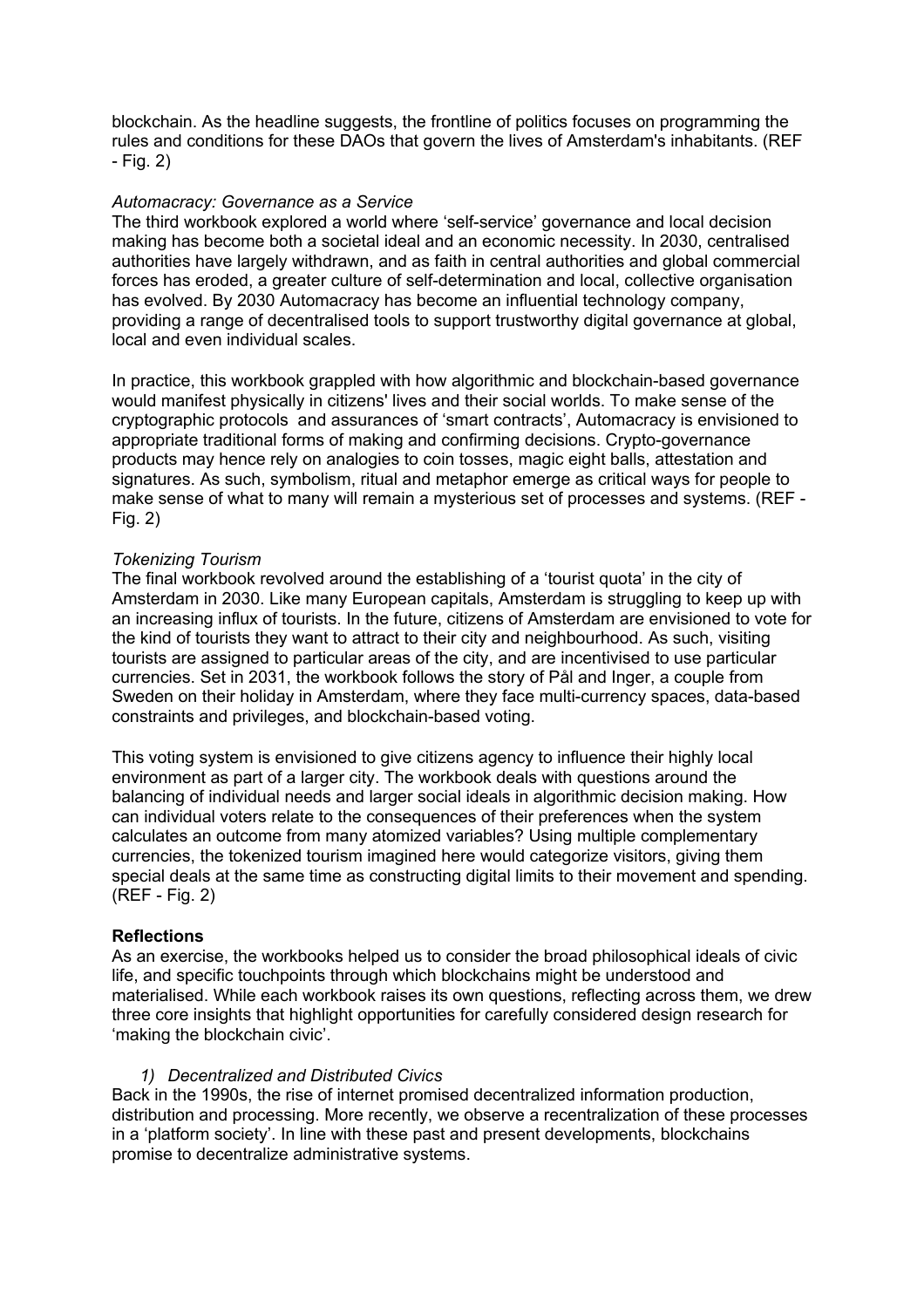For example, *Automacracy* imagines blockchains and 'self-service governance' as a response to an ineffective or retrenched centralized state. While many blockchain applications envisage global networks and 'interplanetary file systems', the focus on civics and the city of Amsterdam investigates their qualities as instruments of localism, which could be a tool to resist faraway centralization.

*Tokenizing Tourism* considers whether cities can be algorithmically atomised into distinct neighbourhoods, with their own currencies and hyper-local referenda as a way to maintain a distinctive character in response to overwhelming tourism.

*AImsterdam* re-conceptualizes the administration of a city as a series of 'licences'; these elements can then be programmed and directed to interact algorithmically, accountable to rules and contracts held in a distributed ledger. In this way, embedding long-term societal goals and principles into technocratic systems might be a way to balance and off-set short term reactions or crises – or worse, a way of imposing past politics on future generations.

However, practically and politically, what are the limits of decentralization? How can citizens locate and hold new centres of power to account? When interacting with a series of interdependent licences or voting for algorithms, what are the checks and balances, and where is human governance and accountability most crucial? How can citizens and organisations interpret the real-world consequences of expressing particular philosophical preferences through blockchain-based systems?

#### *2) Semi-Autonomous Civics*

Second, through the decentralization of these administrative systems, the workbooks envisaged how civic life could become tied to (semi-)autonomous actors in the form of smart contracts and DAOs. In various guises, participants presaged non-human actors as having a more significant role to play in mediating how citizens access, use and experience civic spaces. In particular, blockchains were recognised as a means to embed particular algorithmic functions, manage their operation, and even to extend rights to non-human actors.

For example, *Automacracy* envisaged cryptographic 8-balls and Ouija boards as a means to settle local disputes. *AImsterdam* considered vastly complex interdependent systems, in a world where house prices might be mediated by 'smart' parking garages that make investments in nearby housing blocks to increase their own capacity. *Tokenized Tourism* imagined emergent marketplaces for complementary currencies to deal with the pigeonholing of tourists into specific spending patterns.

We might take this further, to ask what kind of rights could parking spaces, playgrounds, garages or trees might be afforded within a blockchain network? And as a designer, what would it mean to design civic technologies and interventions that embed the interests of our environment and non-human actors?

#### *3) Human Interaction with Blockchain-Based Systems*

Beyond the political discussions of new civic infrastructures, the workbooks also gave consideration to the design of actual interfaces and rituals that could give shape to, and humanize our interactions with these systems. Civic blockchain and rights management schemes concern abstract trust-based data-transactions. It is here in particular that interaction designers should concern themselves. For example, how do we give form to data-driven transactions in everyday life when we possibly no longer need handshakes or signatures? In what ways will they replace these and other ritualized and embodied forms of interaction that have traditionally confirmed agreements and the transaction of rights?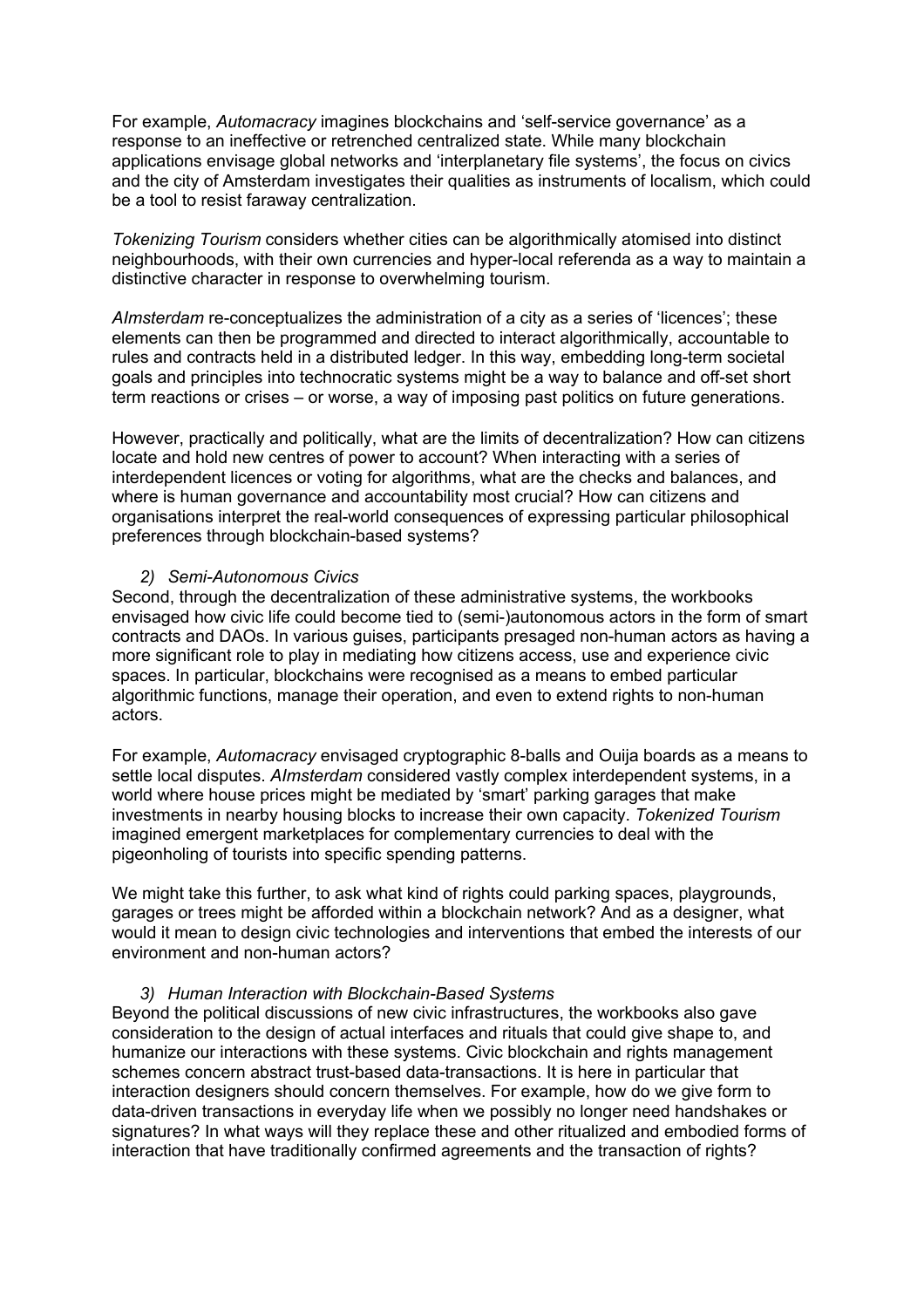*Automacracy* considered the appropriation of traditional symbols and metaphors of agreement and decision making as a way to weave abstract data and algorithms into the local social fabrics. *Tokenizing Tourism* envisaged the enactment of 'multi-currency' spaces, but how could such spaces be practically and materially negotiated? Or what would a political campaign for an algorithm actually look and sound like?

These kinds of questions indicate the need to explore designs that consider the embodied and social experiences of interaction with quite abstract data-transactions, smart contracts and automation.

## **A Provisional Framework for Design**

Considering these reflections, discussion of the workbooks led to the development of a provisional 'framework' which we propose could focus speculation, and drive forward future work around blockchain for civic good. The framework is organised around four 'layers' – the philosophical layer, the political layer, the interaction layer and the social layer - each of which can provide an avenue to critically investigate making the blockchain civic.

*Philosophical layer:* This is a foundational layer, relating to the overriding conceptual dimensions of a civic blockchain. This layer concerns philosophical ideals and commitments made by different civic blockchains: from radical disintermediation of centralized systems, to formalising collective rights and membership of a network. For example, AImsterdam presents the 'city as a licence' as a driving philosophical concept: A future in which (semi-) autonomous digital systems administer rights and access to a broad variety of urban resources.

*Political layer:* The political layer refers to the degrees of scale and power at which civic blockchains might operate. The rise of non-human actors in such a system in particular raises political questions about decision making, transparency and accountability, in relation to democracy. Perhaps administration empowers local citizens with regular polls and referenda on all manner of issues, or it is delegated through varying degrees of elected licencing and automation. The governance of identity management schemes equally presents such a political question: who – or what – identities are recorded in such a system, and what power and rights does this extend to them?

*Interaction layer:* The interaction layer relates to the ways in which people may actually interact with blockchain enabled services. This might include exploring designs that facilitate embodied rituals for quite abstract data-transactions, and exploring the symbolic dimensions of smart contracts and automation. In the contexts of civics, a particular concern is how these interactions will be inclusive of all citizens, not only an elite or those who are easiest to serve. As a design provocation, the interaction layer invites a specific focus on the touchpoints people have with these services, and how they are made sense of by them and materialised to them.

*Social layer:* Finally, the social layer relates to the emergent social phenomena that might emerge through civic blockchains - especially as they tend to aim to extend or impose certain sets of rules or agreements. To what extent would people comply, what kind of civic hacks or criminal cracks would be thinkable to improve or undermine these systems? How would often vital grey economies fare or interact in a multi-currency space, or strict civic licensing structure? This layer demands attention to the potential emerging practices of individuals and groups, how social spaces and communities may become organised in new ways, and the societal implications of these technologies.